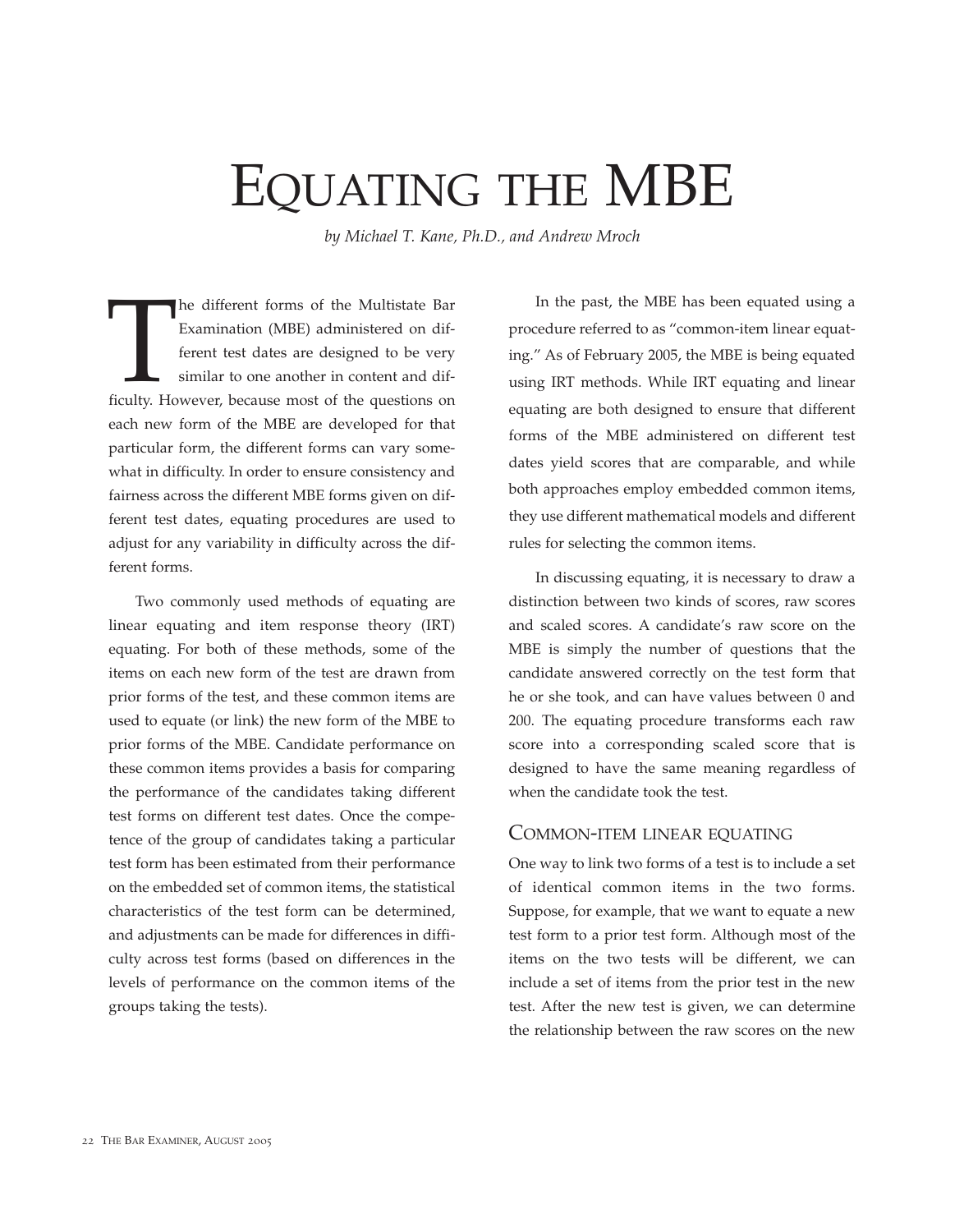test (total number correct) and the raw scores on the set of common items (number correct on the common set); in particular, we can develop a linear relationship between the raw scores on the new test and the raw scores on the common items.

Similarly, using the data from an administration of the prior test, we can establish a linear relationship between raw scores on the prior test and the scores on the same set of common items. Once we know the relationship between raw scores on the new test and the common-item scores and that between raw scores on the prior test and the common-item scores, we can determine the raw score on the prior test that would be expected of a candidate with any particular raw score on the new test. Using this linear relationship, scores on the new test can be transformed to the corresponding expected score on the prior test.

If the prior test had been equated to a still-earlier test (generally using a different set of common items), the expected score on the prior test form could then be transformed to an expected score on this still-earlier test form. In this way, a long string of tests can all be equated to one another. In practice, all of the tests are equated back to the first test in the sequence, which is called the anchor test, and all scores on all forms of the test are transformed to the corresponding expected score on the anchor test; these transformed scores are called scaled scores. For the anchor test, the scaled scores are the same as the raw scores.

Figure 1, below, illustrates the process of common-item linear equating. The raw scores on the new test form are linked to the scores on the common items, which are, in turn, linked to the raw scores on a prior test form. Because the prior form is linked to the anchor form (perhaps through some intermediate steps), the new form can be linked to the anchor form, and the scores on the new form can be transformed to the expected scores on the anchor form, or the scaled scores.

Because they do not depend on the particular form that a candidate took, the scaled scores are more easily interpretable than the raw scores, and they provide a fairer basis for making licensure



### FIGURE 1. LINEAR EQUATING

In linear equating, the raw scores on a new test form are linked to the scores on a set of common items drawn from a previous form, and thereby to the raw scores on that prior form. Assuming that the prior form had already been linked to the anchor form, the raw scores on the new form can be linked to the raw scores on the anchor form.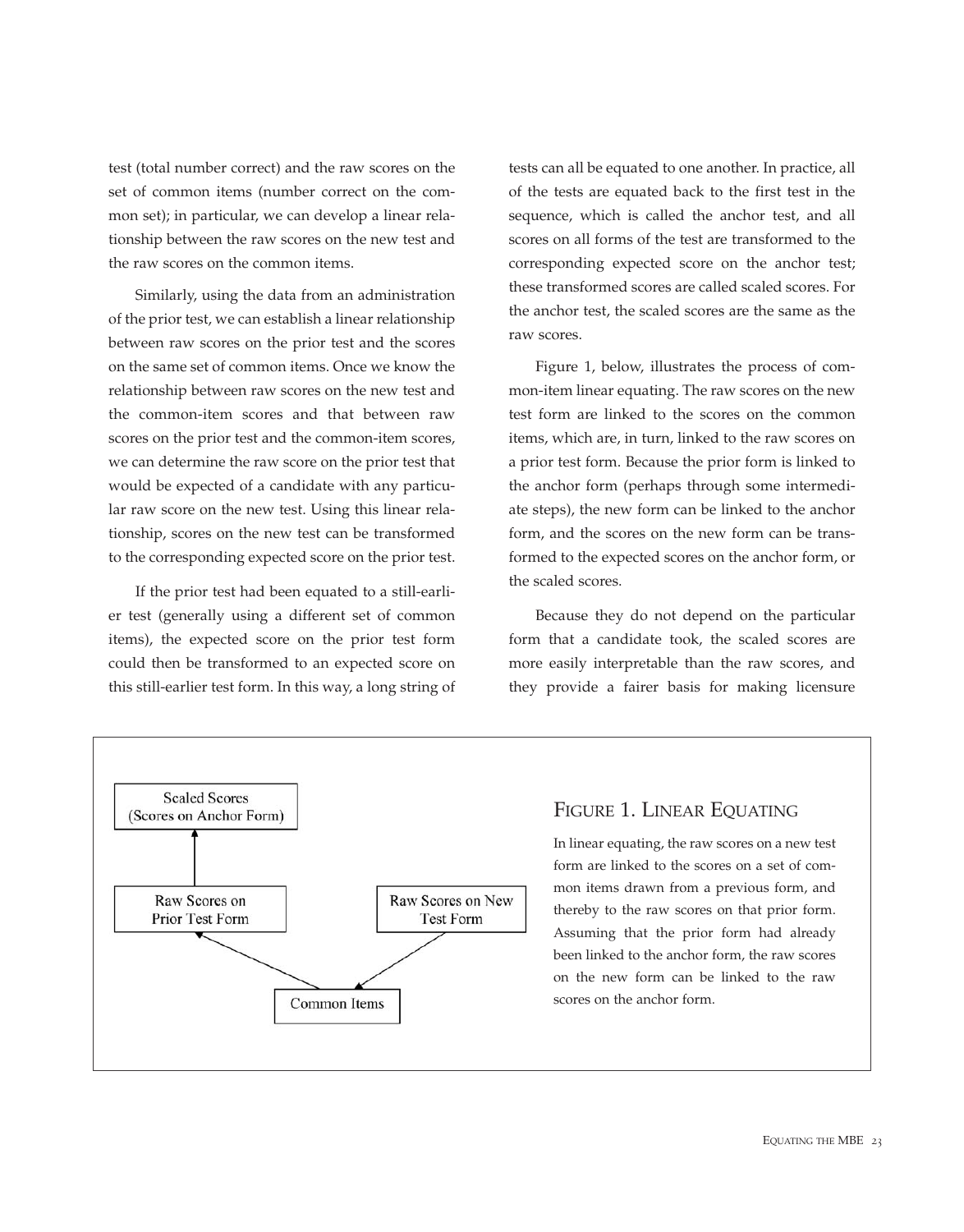decisions. Before 2005, each new form of the MBE was equated directly to two prior forms, each of which had been equated back to the anchor form using common-item linear equating.

Linear equating is relatively simple to implement and describe, and it yields a linear relationship between scaled scores and raw scores that can be represented by a straight line or a linear equation that is easy to use. However, linear equating has the disadvantage of relying on links to only one or two earlier forms of the test. A somewhat newer set of models based on item response theory uses multiple links for each new form and therefore tends to be more reliable and more flexible.

### IRT EQUATING

Item response theory (IRT) equating employs more complex statistical models than linear equating, but it has the same basic goal as linear equating, that is, to generate scaled scores for each form that are comparable across test forms. IRT equating employs the same basic logic as linear equating (i.e., the use of common items to link different forms), but it relies

on more sophisticated mathematical models and has some technical advantages over linear equating.

Item response models represent a candidate's performance on each item in terms of the candidate's ability on an IRT ability scale and in terms of certain item parameters that describe the statistical properties of the items. For example, one parameter is used to describe how difficult the item is, and another parameter describes how well the item differentiates different levels of ability. A third parameter, a guessing parameter, represents the chances that a lowscoring candidate will answer the item correctly by guessing. Once the item parameters have been estimated, the theory can predict how well candidates with different levels of ability will do on the item.

After a test form has been administered, the model can be used to estimate both each candidate's level of ability on the IRT ability scale and the values of the item parameters for each item on the new test form. As part of this estimation process, the IRT procedure defines a particular IRT ability scale on which the ability level of each candidate and the parameters for each item are specified.



#### FIGURE 2. IRT EQUATING

In IRT equating, the items on each form are calibrated (linked to the IRT ability scale) after the form is administered, creating a large pool of calibrated items. By including some items from this pool of calibrated items in each new test form, the raw scores on the new form can be linked to the IRT ability scale, and thence, to the expected scores on the anchor form.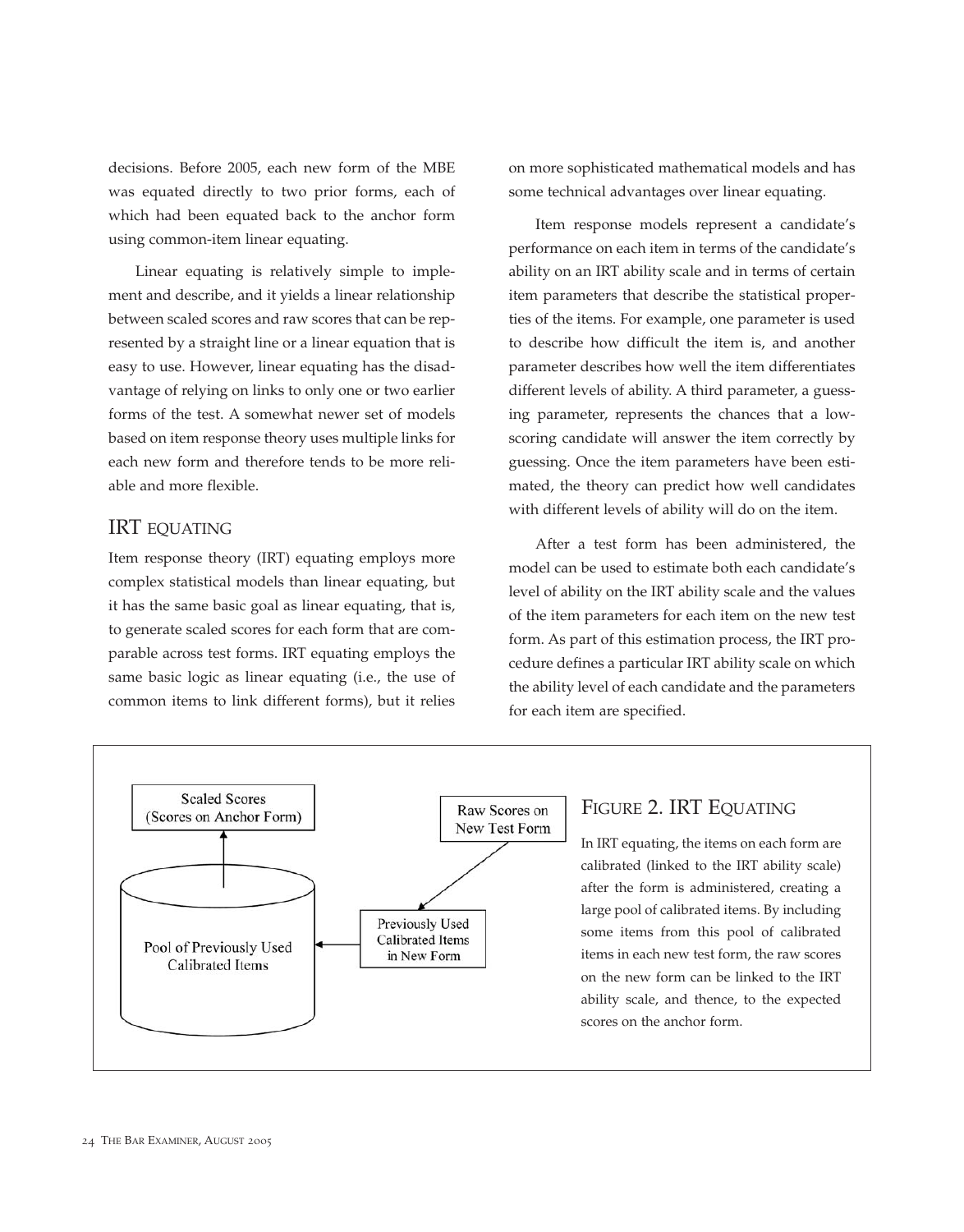## A QUICK GUIDE TO IRT EQUATING FOR THE MBE

Although different forms of the Multistate Bar Examination (MBE) are designed to be very similar to one another in content and difficulty, they do vary somewhat, because most of the questions on each new form are new. This variability means that some test forms are necessarily more difficult than others, even if only slightly. In order to ensure consistency and fairness across the different MBE forms, statistical equating procedures are used to adjust for any variability in difficulty across the different forms.

In discussing *equating*, it is useful to draw a distinction between two kinds of scores, *raw scores* and *scaled scores*. A candidate's raw score on the MBE is simply the number of questions (0 to 200) that the candidate answered correctly on the test form that he or she took. The equating procedure transforms each raw score into a corresponding scaled score that is designed to indicate the same level of performance regardless of which form of the test the candidate took. The scaled scores also range from 0 to 200, but can have decimal values.

The equating model used for the MBE (known as *item response theory equating* or *IRT equating*) describes items (i.e., questions) in terms of certain item parameters. One item parameter is used to describe how difficult the item is, and another parameter describes how well the item differentiates different levels of ability. A third parameter, a guessing parameter, represents the chances that a low-scoring candidate will answer the item correctly by guessing.

Using the item parameters, it is possible to anticipate how candidates with various levels of ability will do on particular items. For example, if a candidate has a high ability level and the item has a low difficulty level (i.e., is an easy item), the candidate would be expected to have a good chance of getting the item correct. The same candidate would have a lower probability of getting a more difficult item correct.

After a test form has been administered, the results can be analyzed to determine parameter values for each of its items. As noted above, using the item parameters, it is possible to project how well candidates at different levels of ability would do on any item, and therefore, it is possible to project how well candidates at different ability levels would do on any test form for which the item parameters are known. The raw scores on different test forms that are expected for candidates at a particular ability level are considered equivalent.

A particular test form (the *anchor form*) is chosen to define a unique scale for reporting scores, and the raw scores on all test forms are converted to their equivalent score on the anchor form. These transformed scores are the scaled scores. Because the scaled scores have a common interpretation, they do not depend on the particular form that a candidate took. The scaled scores provide a fairer basis for making licensure decisions.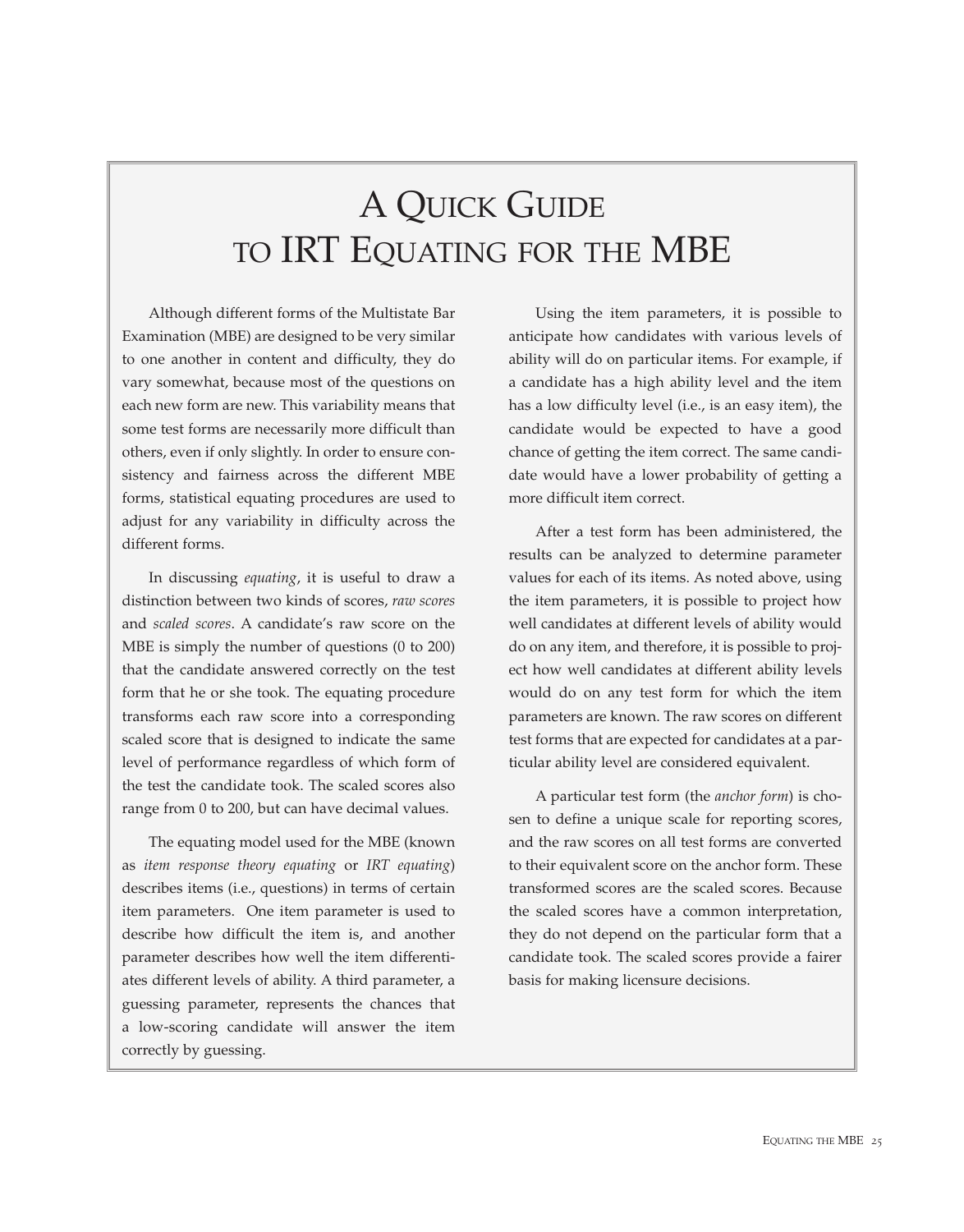The IRT ability scale is not easy to interpret in itself. However it is possible, using the IRT model and the item parameters, to predict the raw score that candidates at different levels on the IRT ability scale would get on any test form for which the item parameters are known. For example, if a candidate has a high ability level and the item has a low diffi-

culty level, the candidate would be expected to have a high probability of getting the item correct. The same candidate would have a lower probability of getting a more difficult item (one with a higher difficulty parameter) correct. A candidate with a low ability level would have a very low probability of getting a difficult item correct. By summarizing these estimates over all items in a test, we can predict raw scores for candidates at different levels of ability. It is therefore possible to pick a form to be used as an anchor form, and to transform the ability estimates for all subsequent test forms to expected raw scores on that anchor form. Once an item's parameters have been estimated, the item is said to be calibrated. When a new form of

[I]T IS POSSIBLE, USING THE IRT MODEL AND THE ITEM PARAME-TERS, TO PREDICT THE RAW SCORE THAT CANDIDATES AT DIFFERENT LEVELS ON THE IRT ABILITY SCALE WOULD GET ON ANY TEST FORM FOR WHICH THE ITEM PARAMETERS ARE KNOWN. FOR EXAMPLE, IF A CANDIDATE HAS A HIGH ABILITY LEVEL AND THE ITEM HAS A LOW DIFFICULTY LEVEL, THE CANDIDATE WOULD BE EXPECTED TO HAVE A HIGH PROBABILITY OF GETTING THE ITEM CORRECT. THE SAME CANDI-DATE WOULD HAVE A LOWER PROBABILITY OF GETTING A MORE DIFFICULT ITEM CORRECT.

the test is developed, some calibrated items are drawn from previously administered test forms and included in the new form of the test. These "common items" are used to ensure that the item parameters and the candidate ability estimates derived from the new test form are comparable to those derived from the old form.

As new test forms are administered, it is possible to create an item pool of all calibrated test items from previously administered forms of the test. After each new form is administered, the new items can be calibrated by estimating their item parameters, and these calibrated items can then be added to the pool. In IRT equating, items from many previously admin-

> istered forms of the test are embedded in the new form of the test. Using candidate performance on the previously calibrated items drawn from the pool, the raw scores on the new form can be linked to the IRT ability levels, and then to the scaled scores (see Figure 2). While the linear approach requires a large number of common items from one or two prior test forms, the IRT approach can draw common items from a large number of different prior test forms.

> In the transition from common-item linear equating to IRT equating for the MBE in 2005, the anchor form was not changed. The IRT ability scale was linked to the scaled scores

on prior MBE forms, and thereby, to the same anchor form that has been used for linear equating. Therefore, the scaled scores on new forms of the MBE continue to have the same meaning as they did before the introduction of IRT equating.

IRT equating tends to be more flexible than linear equating. Instead of consistently drawing a large